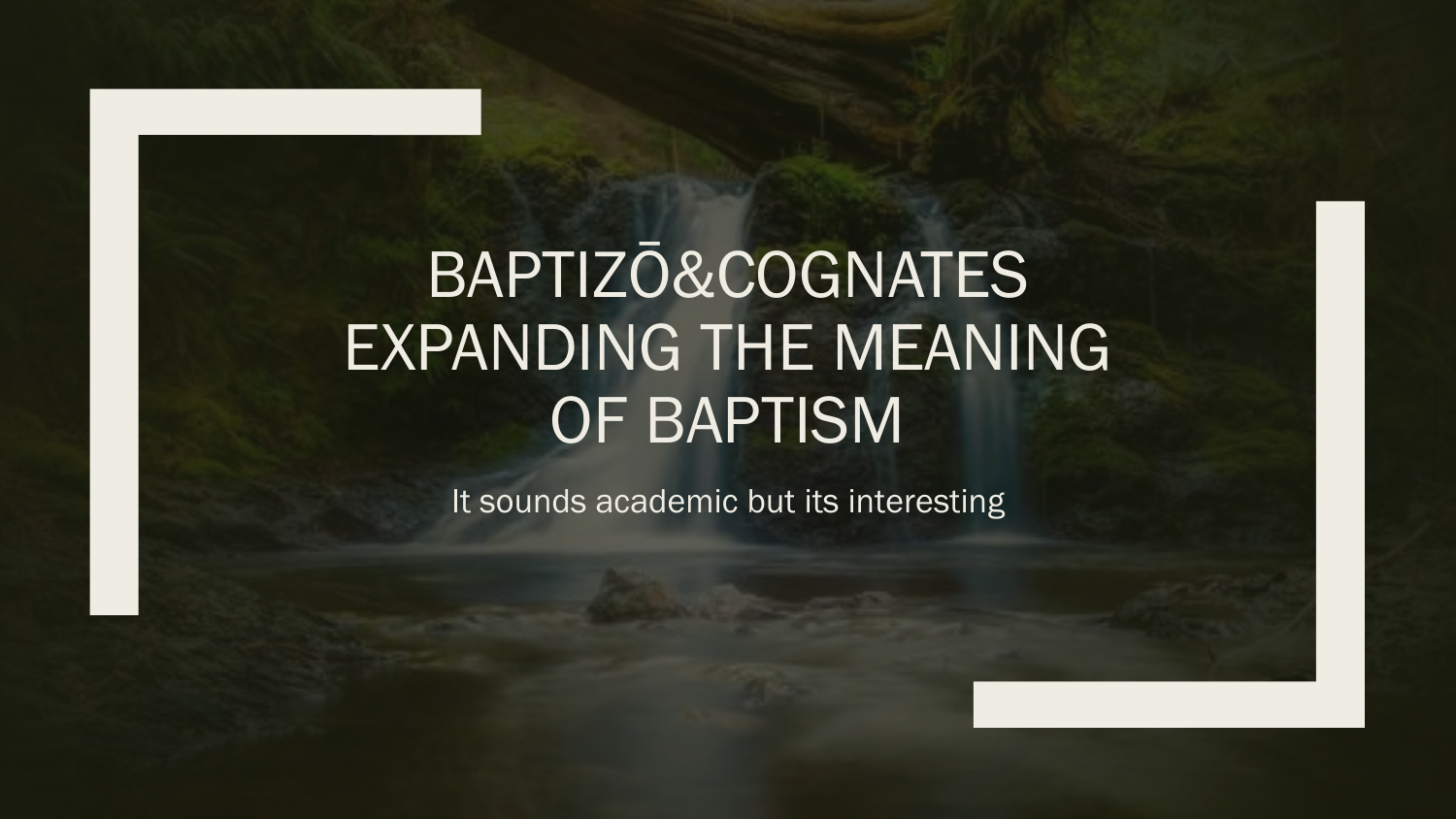### A need for humility

- Perhaps no doctrines have been more divisive that that of baptism in church history
- Roman catholic view
	- *Baptismal regeneration, paedobaptism, water baptism confers "Spirit Baptism"*
- Southern Baptist convention

"Christian baptism is the immersion of a believer in water in the name of the Father, the Son, and the Holy Spirit. It is an act of obedience symbolizing the believer's faith in a crucified, buried, and risen Saviour, the believer's death to sin, the burial of the old life, and the resurrection to walk in newness of life in Christ Jesus. It is a testimony to his faith in the final resurrection of the dead."

- creedo-baptism
- Lutheran view, Reformed view, etc.
- Great variance and opposing views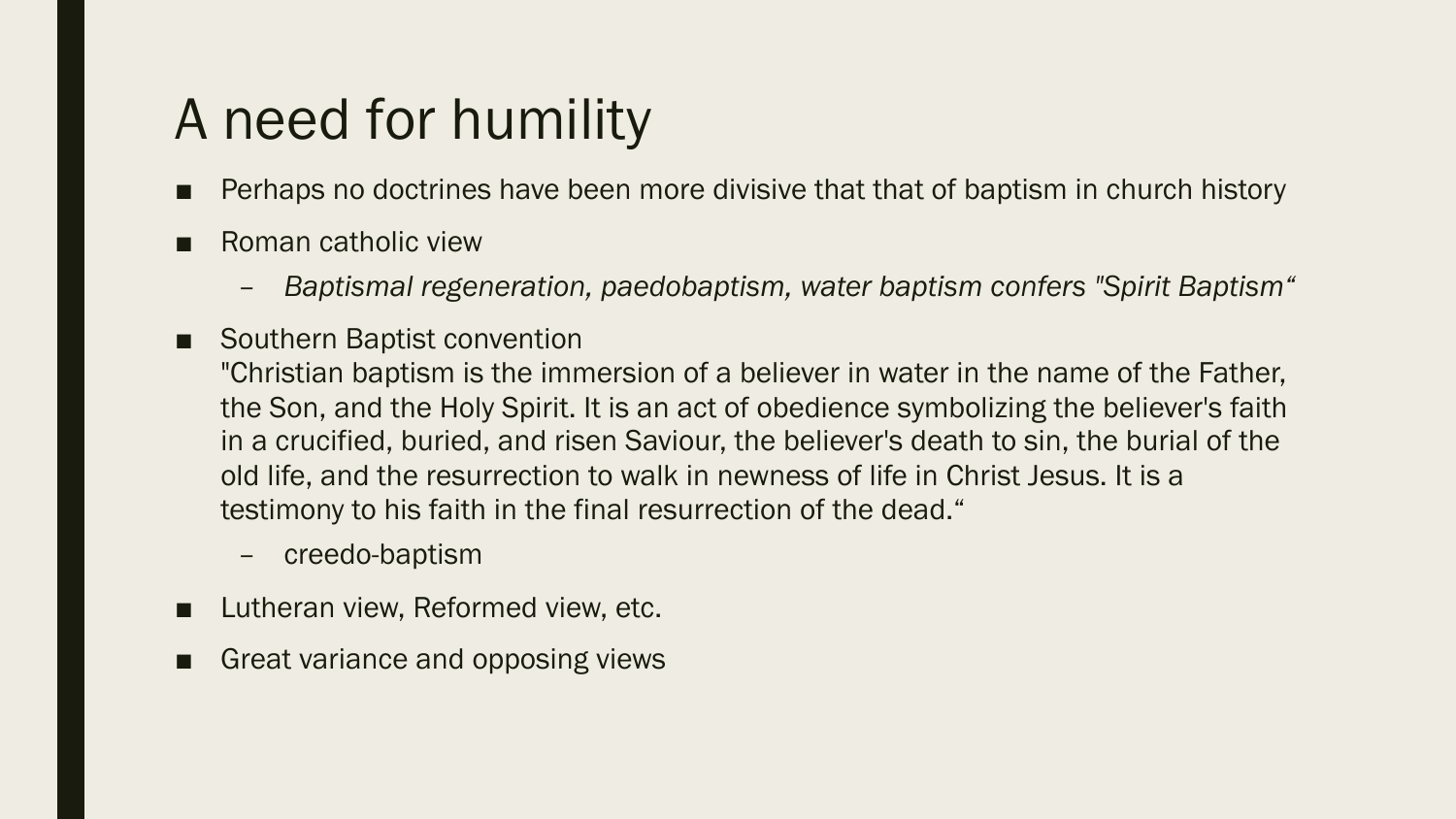## 70BC the turmoil of the early church

- Acts  $15$  Gentiles dont have to become Jews
- Does Jews have to become gentiles?
	- *1 Kor 7:18 Is any man called being circumcised? let him not become uncircumcised. Is any called in uncircumcision? let him not be circumcised.*
- Temple destroyed, Jews persecuted. Amount of gentile believers soon greater than Jewish believers
- Lets look at Church fathers progressive "understanding"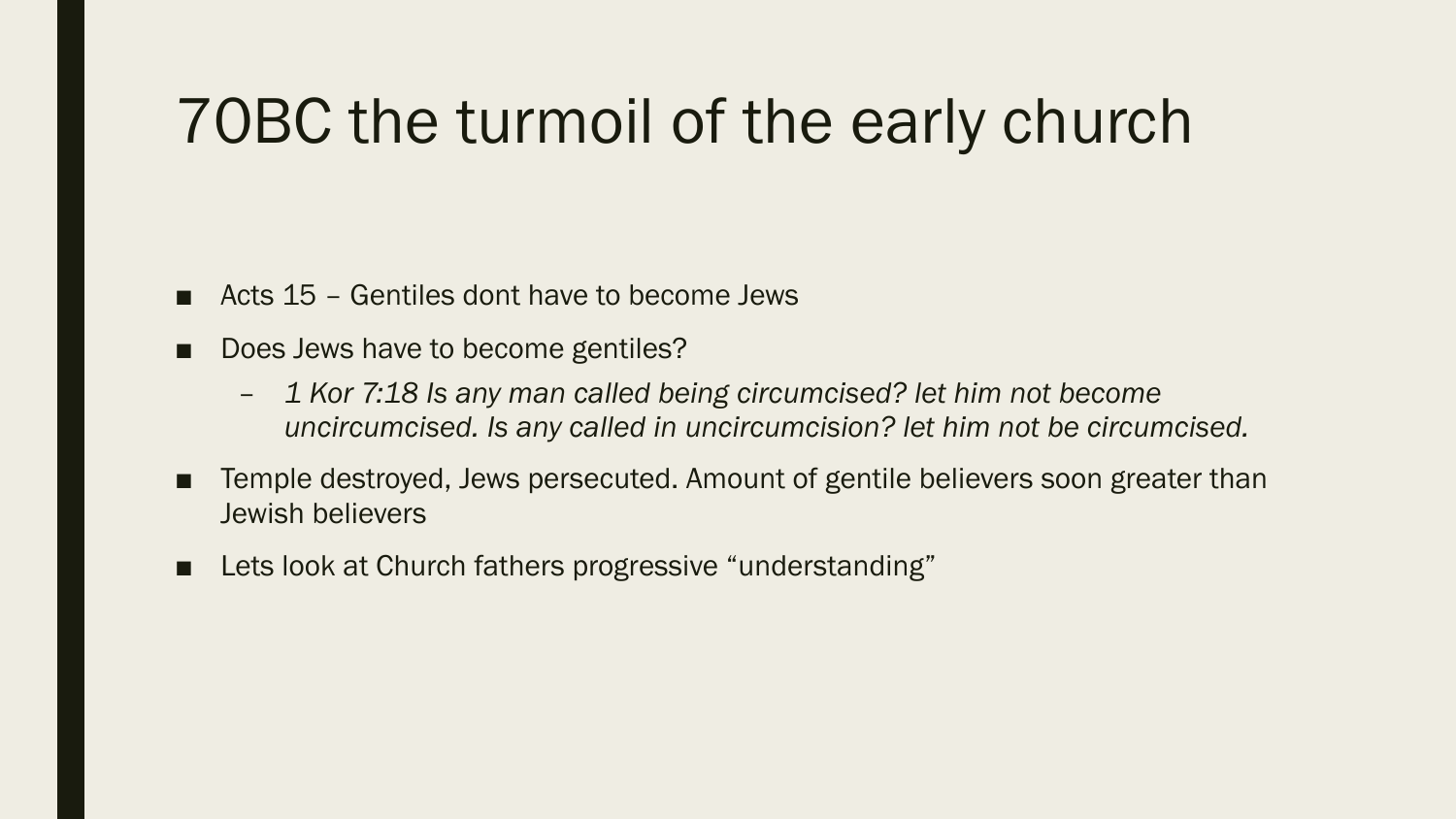### Church fathers and early texts

- Didache (baptism and fasting); 80-120 C.E. or later.
	- *"But before the baptism let him that baptizeth and him that is baptized fast, and any others also who are able; and thou shalt order him that is baptized to fast a day or two before."*
- Shepherd of Hermas(saved by water); 100 or 140 C.E.
	- "It is because your life is saved and shall be saved by water."
- Barnabas (water baptism takes away sins); 90-120 C.E.
	- "We go down into the water full of sins and filth, and rise up bearing fruit in our heart, resting our fear and hope on Jesus by the Spirit. 'And whoever, shall eat of these shall live forever.' He means this, whoever shall hear these things spoken and shall believe shall live forever."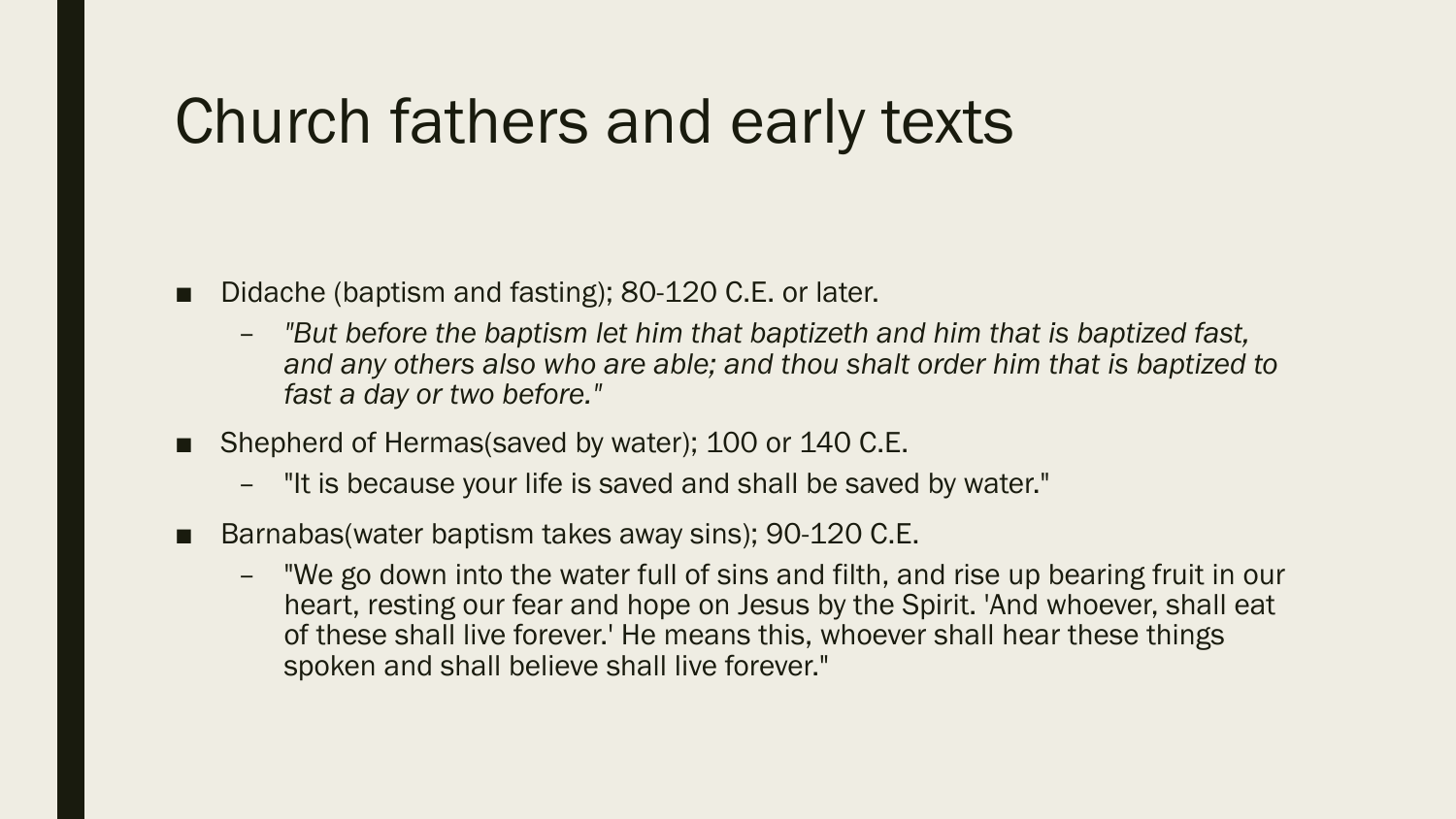- Justin Martyr before 165 C.E.
	- *"As many as are persuaded and believe that what we teach and say is true, and undertake to be able to live accordingly, are instructed to pray and entreat God with fasting, for the remission of their sins that are past, we praying and fasting with them.*
	- *"Then they are brought by us where there is water, and are regenerated in the same manner in which we were ourselves regenerated. For in the name of God the Father,...Jesus Christ,...and Holy Spirit they then receive the washing with water...And may obtain in the water the remission of sins formerly committed..."*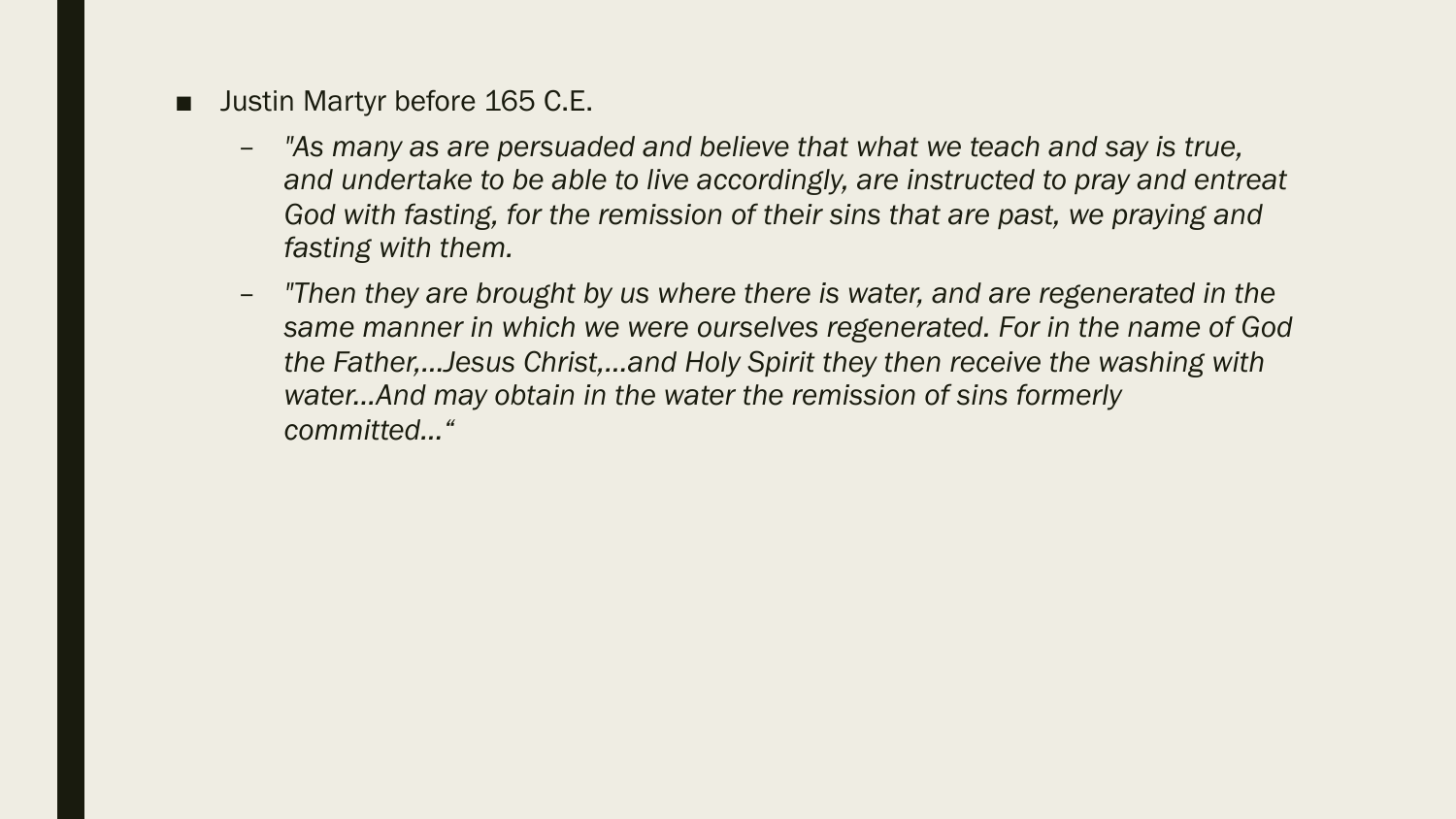- Tertullian c.160 to c.220 C.E. (*De Baptismo)*
	- *Ch. 1: "Happy is our sacrament of water, in that, by washing away the sins of our early blindness, we are set free and admitted into eternal life." "Like little fishes we are born in water."*
	- *Ch.4:"(There is no) distinction between those whom John baptized in the Jordan and those whom Peter baptized in the Tiber. All waters, therefore, in virtue of the pristine privilege of their origin, do, after invocation of God, attain the sacramental power of sanctification; for the Spirit immediately supervenes from the heavens, and rests over the waters, sanctifying them from Himself; and being thus sanctified, they imbibe at the same time the power of sanctifying."*
	- *Ch. 6:"Not that in the water we obtain the Holy Spirit; but in the water, under (the*  witness of) the angel, we are cleansed, and prepared for the Holy Spirit...Thus too, *does the angel, the witness of baptism, 'make the paths straight' for the Holy Spirit, who is about to come upon us, by the washing away of sins, which faith, sealed in (the name of) the Father, and the Son, and the Holy Spirit, obtains."*
- 6 times in NT distinction is made: "John baptized with water but you shall be baptized with the Holy Spirit."

| Matthew 3:11 | Luke 3:16    |
|--------------|--------------|
| Mark $1:8$   | Acts $1:5$   |
| $10hn$ 1:33  | Acts $11:16$ |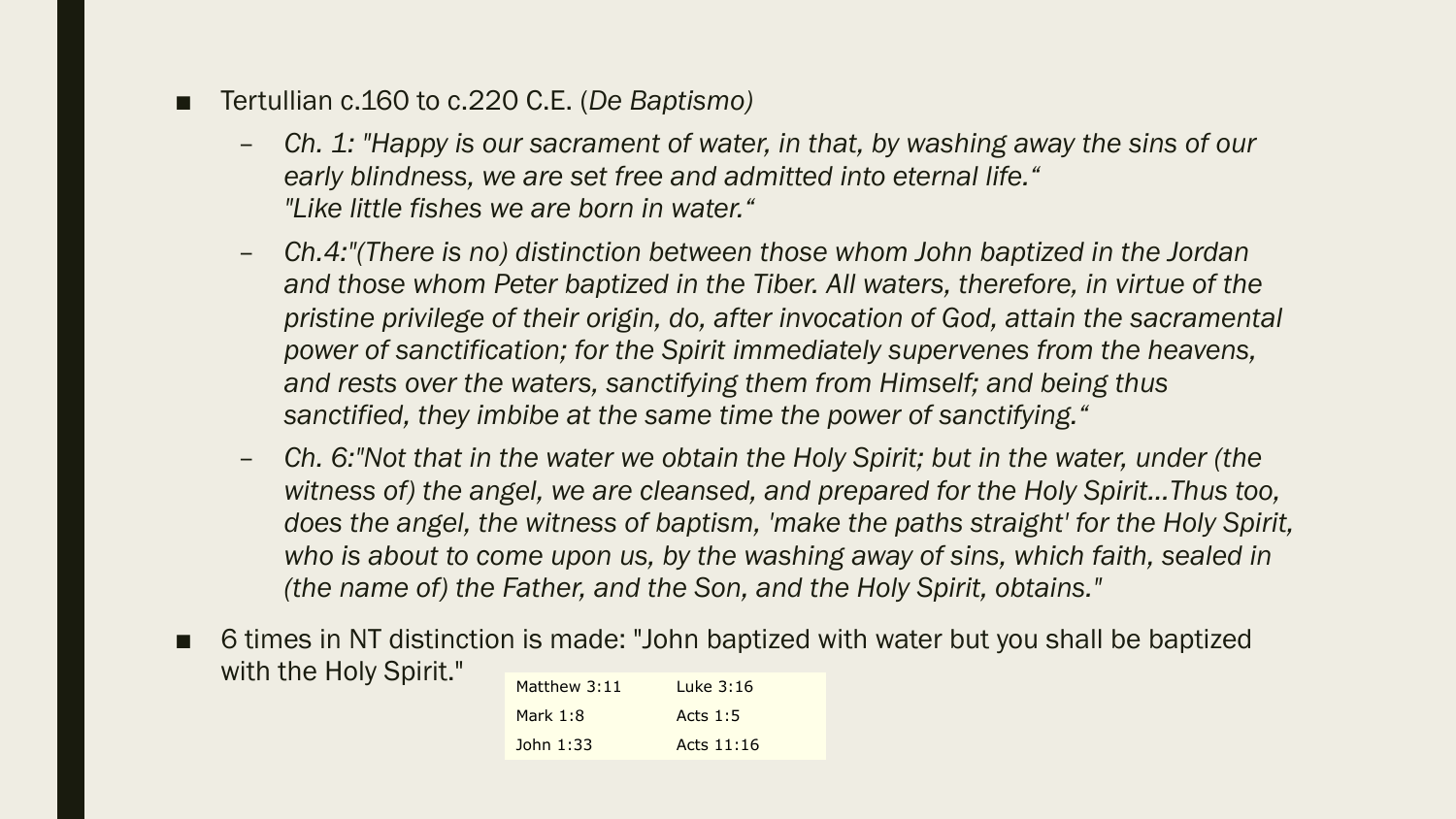### Contemporary use of Baptizo(a few)

- Drunk: (Conant's translation) "You seem to me, O guests, to be strangely flooded with vehement words, and WHELMED (BAPTIZED) with undiluted wine. ex. 147, p 70. Athenaeus, Philosopher's Banquet, V. 64.
	- *(Conant's translation) "And I know some, who, when they become slightly intoxicated, before they are completely OVERWHELMED (BAPTIZED) provide, by contributions and tickets, a carousal for the morrow; regarding the hope of the future revel as part of the present festivity. ex. 142, p 68. Philo (the Jew), On a contemplative Life, (ii, 478).]*
	- *[(Conant's translation) "For I myself am one of those who yesterday were OVERWHELMED (BAPTIZED). ex. 146, p 69-70. Plato, Banquet, ch. IV.]*
- Anger:[(Conant's translation) "And he, WHELMED (BAPTIZED) by anger, sinks; and desiring to escape into his own realm is no longer free, but is compelled to hate the object beloved. ex. 113, p 55. Achilles Tatius, book VI. ch. 19.
- Grief: [(Conant's translation) "For Charicles, indeed, it shall be lawful to weep, both now and hereafter; but let not us be WHELMED (BAPTIZED) with him in his grief, nor let us heedlessly be borne away by his tears, as by floods, and throw away the favorable occasion. ex. 109, p 53. Heliodorus, AEthioptics (Story of Theagenes and Chariclea), IV. ch. 20.]

#### ■ Sources:

[http://www.benkeshet.com/webhelp\\_baptism/WebHelp/The\\_Meaning\\_of\\_Baptizo/Conant.pdf](http://www.benkeshet.com/webhelp_baptism/WebHelp/The_Meaning_of_Baptizo/Conant.pdf) [http://www.benkeshet.com/webhelp\\_baptism/WebHelp/The\\_Meaning\\_of\\_Baptizo/Dale.pdf](http://www.benkeshet.com/webhelp_baptism/WebHelp/The_Meaning_of_Baptizo/Dale.pdf)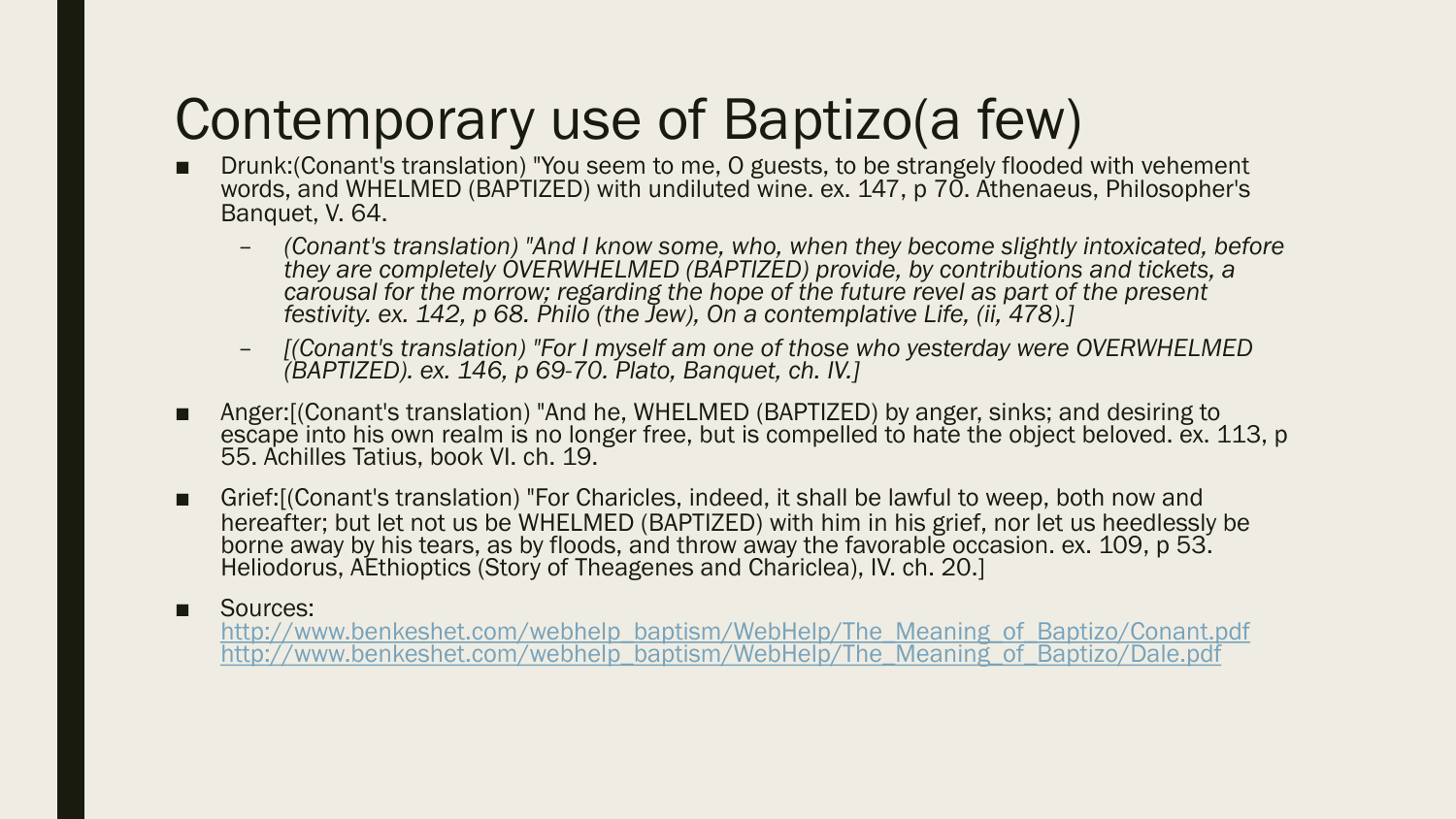### Schnabel, 'Language of Baptism', 218–20.

#### **I. Physical uses**

1. to put into a yielding substance (such as a liquid, e.g. water or dyes, or

the body of an animal); glosses: 'to plunge, to dip, to immerse'; 1a. to cleanse with water; gloss: 'to wash' (extended meaning of 1:

to

remove dirt by immersion in water)

1b. to make ceremonially clean; gloss: 'to purify' or 'to cleanse' (extended meaning of 1: to immerse in water symbolizing, or effecting,

the removal of moral or spiritual defilement); gloss of (later) ecclesiastical language: 'to baptize';

1c. to take water or wine by dipping a drinking vessel (in a stream, a fountain, a well, a bowl); gloss: 'to draw' (extended meaning of 1: to immerse a vessel in water or wine to obtain a drink);

1d. to perish by submersion in water; gloss: 'to drown' (extended meaning of 1: to suffer death by suffocation being immersed in water

[of persons]; or to disappear by submersion in water, to sink [of ships]);

1e. to put to death a living being; gloss: 'to slaughter' or 'to kill' (extended meaning of 1: to plunge a knife into the body of an animal or

a human being);

1f. to tinge fabric with a color; gloss: 'to dye' (extended meaning of 1:

to immerse fabric in liquid with color pigments); this meaning is frequently attested for baptein, but not for baptizein.

#### ■ II. Figurative uses

2. to be overpowered by an abstract reality, such as debts or arguments or thoughts; gloss: 'to be overwhelmed' or 'to be immersed' (transferred meaning

of 1: a person is "immersed" in intangible or abstract realities and consequently

--------------------------------------------------------------------------------------------------------------------------

overwhelmed by their force);

3. to become intoxicated; gloss: 'to be drunk' (transferred meaning of 1: a person is 'submerged' in the effects of intoxicating liquids).

Difference between Bapto and baptizō

- *Bapto:Definition to dip, dip in, immerse to dip into dye, to dye, colour*
- *Not to be confused with baptizo. The clearest example that shows the meaning of baptizo is a text from the Greek poet and physician Nicander, who lived about 200 B.C. It is a recipe for making pickles and is helpful because it uses both words. Nicander says that in order to make a pickle, the vegetable should first be 'dipped'(bapto) into boiling water and then 'baptised' (baptizo) in the vinegar solution. Both verbs concern the immersing of vegetables in a solution. But the first is temporary. The second, the act of baptising the vegetable, produces a permanent change.*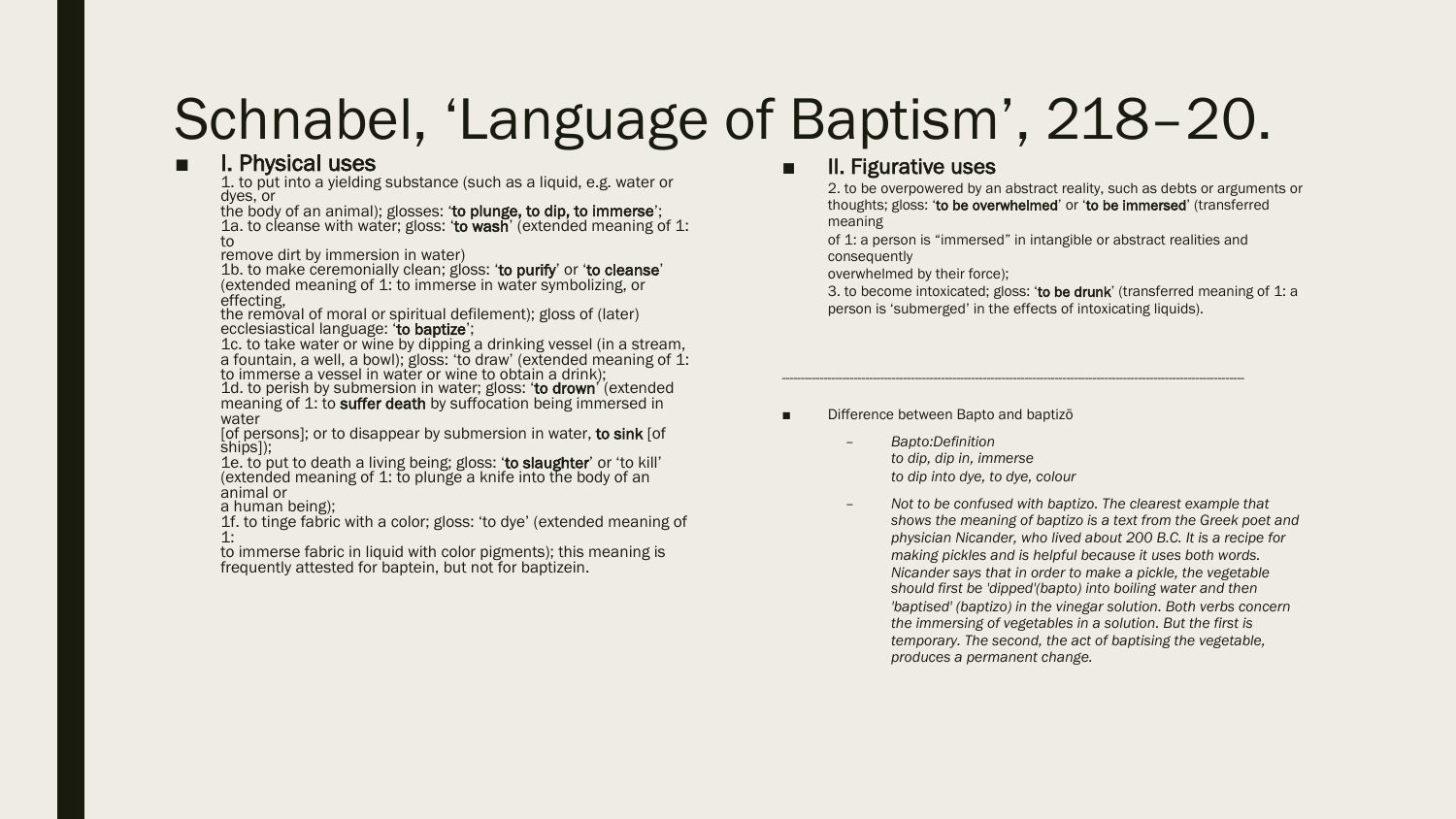- (Yohanan the cohen son of Zacharias the Cohen  $-$  the lesser)
- (Yeshua the high priest after the order of Melchizedek The king of Salem the greater)
	- *Micah 2:13 The breaker(the lesser) is come up before them: they have broken up, and have passed through the gate, and are gone out by it: and their king(the greater) shall pass before them, and the Lord on the head of them. (matt 11:11-15)*
		- [https://www.jerusalemperspe](https://www.jerusalemperspective.com/17478/) ctive.com/17478/
	- *Isa 40:3 The voice of him(the lesser) that crieth in the wilderness, Prepare ye the way of the Lord(the greater), make straight in the desert a highway for our God(the greater).*
- From God (Matt 21:23-27)
- Foretold? Eze 36.
	- *No direct reference: is that a problem?*
	- *Lets check out John 1*

# Johns Baptism – from where?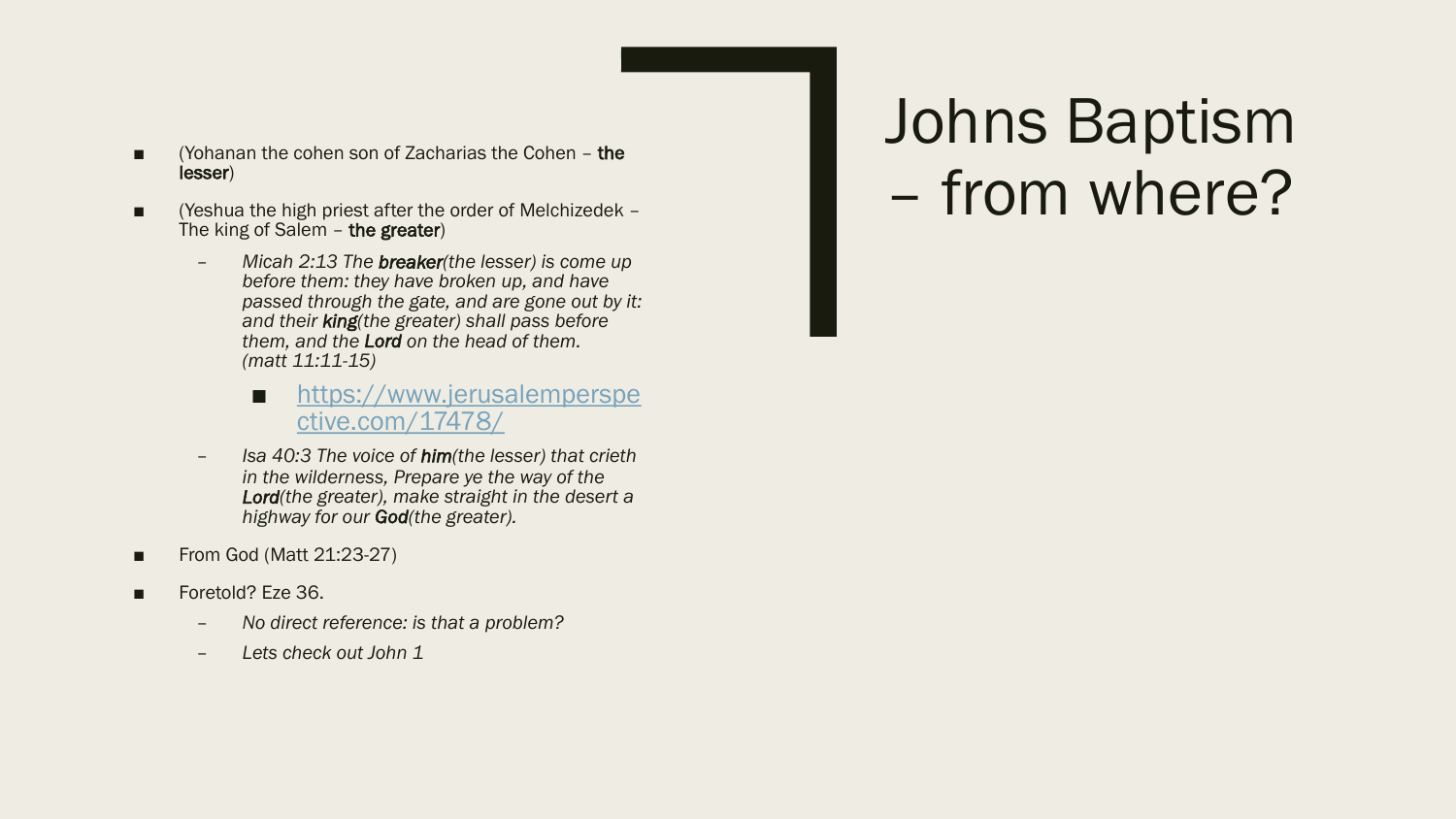## John 1

<sup>19</sup> And this is the record of John, when the Jews sent priests and Levites from Jerusalem to ask him, **Who art thou?**<br><sup>20</sup> And he confessed, and denied not; but confessed, I am not the Christ.<br><sup>21</sup> And they asked him, Wh

<sup>22</sup> Then said they unto him, Who art thou? that we may give an answer to them that sent us. What sayest thou of thyself?<br><sup>23</sup> He said, I am the voice of one crying in the wilderness, Make straight the way of the Lord, as

<sup>26</sup> John answered them, saying, I baptize with water: but there standeth one among you, whom ye know not;<br><sup>27</sup> He(the greater) it is, who coming after me(the lesser) is **preferred** before me, whose shoe's latchet **I am no** 

unloose.

<sup>28</sup> These things were done in Bethabara beyond Jordan, where John was baptizing.<br><sup>29</sup> The next day John seeth Jesus coming unto him, and saith, Behold the Lamb of God, which taketh away the sin of th world.

<sup>30</sup> This is he of whom I said, After me cometh a man which is preferred before me: for he was before me.

 $31$  And I knew him not: but that he should be made manifest to Israel, therefore am I come baptizing with water.<br> $32$  And John bare record, saying, I saw the Spirit descending from heaven like a dove, and it abode upon h

Spirit descending, and remaining on him, the same is he which baptizeth with the Holy Ghost.

6 times in NT distinction is made: "John baptized with water but you shall be baptized with the Holy Spirit."

| $-$ | They are NEVER conflated | Matthew 3:11 | Luke $3:16$ |
|-----|--------------------------|--------------|-------------|
|     |                          | Mark $1:8$   | Acts $1:5$  |
|     |                          | John $1:33$  | Acts 11:16  |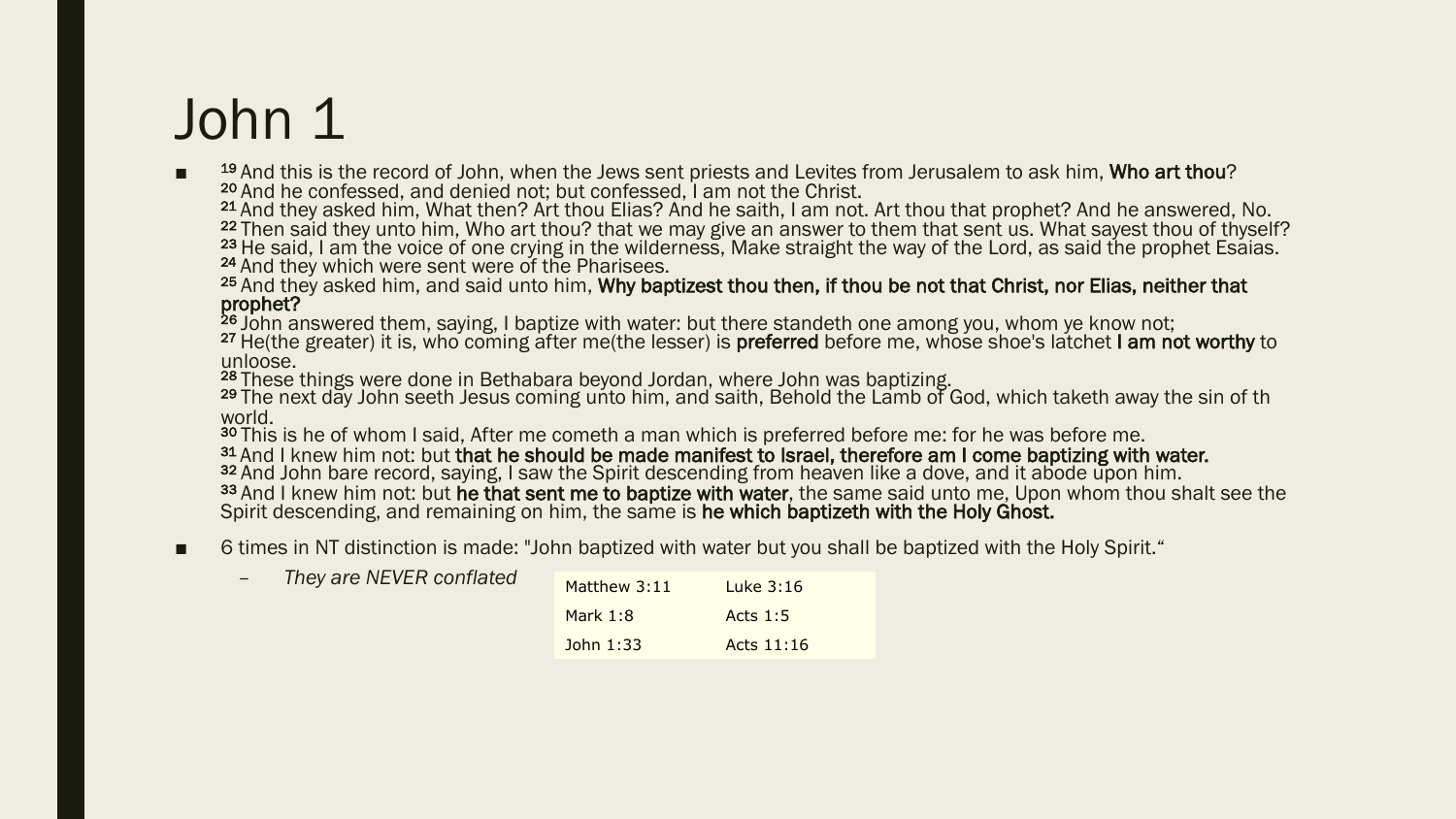### Ezekiel 36

■ 17 Son of man, when the house of **Israel** dwelt in their own land, they defiled it by their own way and by their doings: their way was before me as the uncleanness of a removed woman.

19 And I scattered them among the heathen, and they were dispersed through the countries: according to their way and according to their doings I judged them. 24 For I will take you from among the heathen, and gather you out of all countries, and will bring you into your own land.

25 Then will I sprinkle clean water(John the lesser?) upon you, and ye shall be clean: from all your filthiness, and from all your idols, will I cleanse you.

26 A new heart also will I give you, and a new spirit(Jesus the greater) will I put within you: and I will take away the stony heart out of your flesh, and I will give you an heart of flesh.

27 And I will put my spirit within you, and cause you to walk in my statutes, and ye shall keep my judgments, and do them.

31 Then shall ye remember your own evil ways, and your doings that were not good, and shall lothe yourselves in your own sight for your iniquities and for your abominations.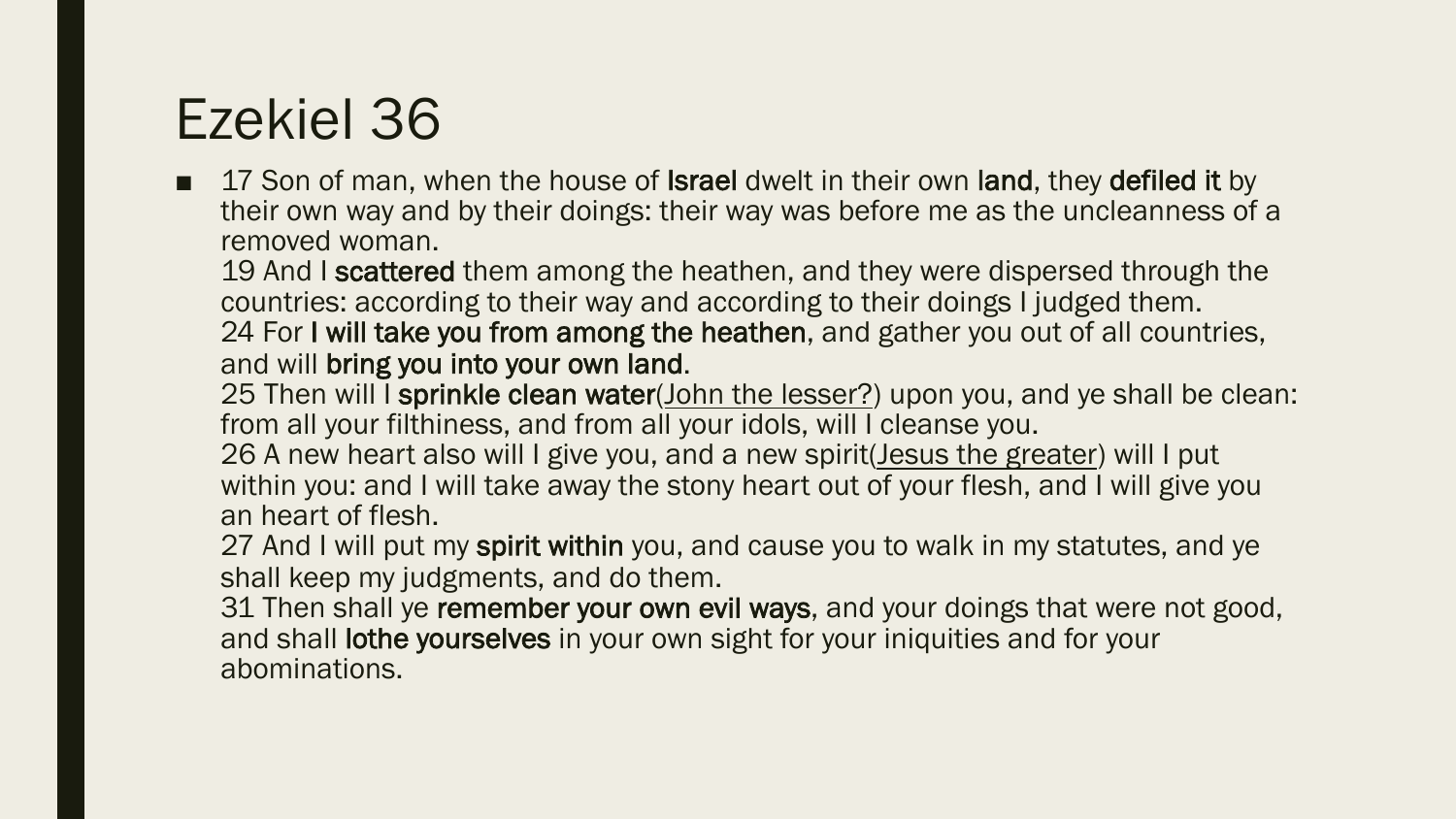### Baptizo as Jewish purification?

#### Mark 7:4 NKJV

4 When they come from the marketplace, they do not eat unless they wash(Baptizo). And there are many other things which they have received and hold, like the washing(Baptismos) of cups, pitchers, copper vessels, and couches.

#### Luke 11:38 NKJV

38 When the Pharisee saw it, he marveled that He had not first washed(Baptizo) before dinner.

#### Hebrews 9:9-10 NKJV

9 It was symbolic for the present time in which both gifts and sacrifices are offered which cannot make him who performed the service perfect in regard to the conscience— 10 concerned only with foods and drinks, various washings(Baptismos), and fleshly ordinances imposed until the time of reformation.

#### Mark 7:8 NKJV

8 For laying aside the commandment of God, you hold the tradition of men—the washing(Baptismos) of pitchers and cups, and many other such things you do."

#### 1 Corinthians 15:29? Proposed translation

Otherwise, what do they achieve, those, who themselves are purifying(Baptizo) [the

dead] for the benefit of the dead? If, actually, the dead are not arising,

why, then, are they themselves purifying (Baptizo) [them] for their benefit?

#### <http://www.benkeshet.com/besoratyehizkel/1Cor15.29.pdf>

Both βαπτιζόµενοι and βαπτίζονται are read in present tense, in indirect middle voice, which is effectively active with subject focus. Both verbs act on an implied object, the dead. The preposition ὑπέρ emphasizes reception of benefit by the dead.

#### John 3:22-26 NKJV

22 After these things Jesus and His disciples came into the land of Judea, and there He remained with them and baptized. 23 Now John also was baptizing in Aenon near Salim, because there was much water there. And they came and were baptized. 24 For John had not yet been thrown into prison.

25 Then there arose a dispute between some of John's disciples and the Jews about purification. 26 And they came to John and said to him, "Rabbi, He who was with you beyond the Jordan, to whom you have testified—behold, He is baptizing, and all are coming to Him!"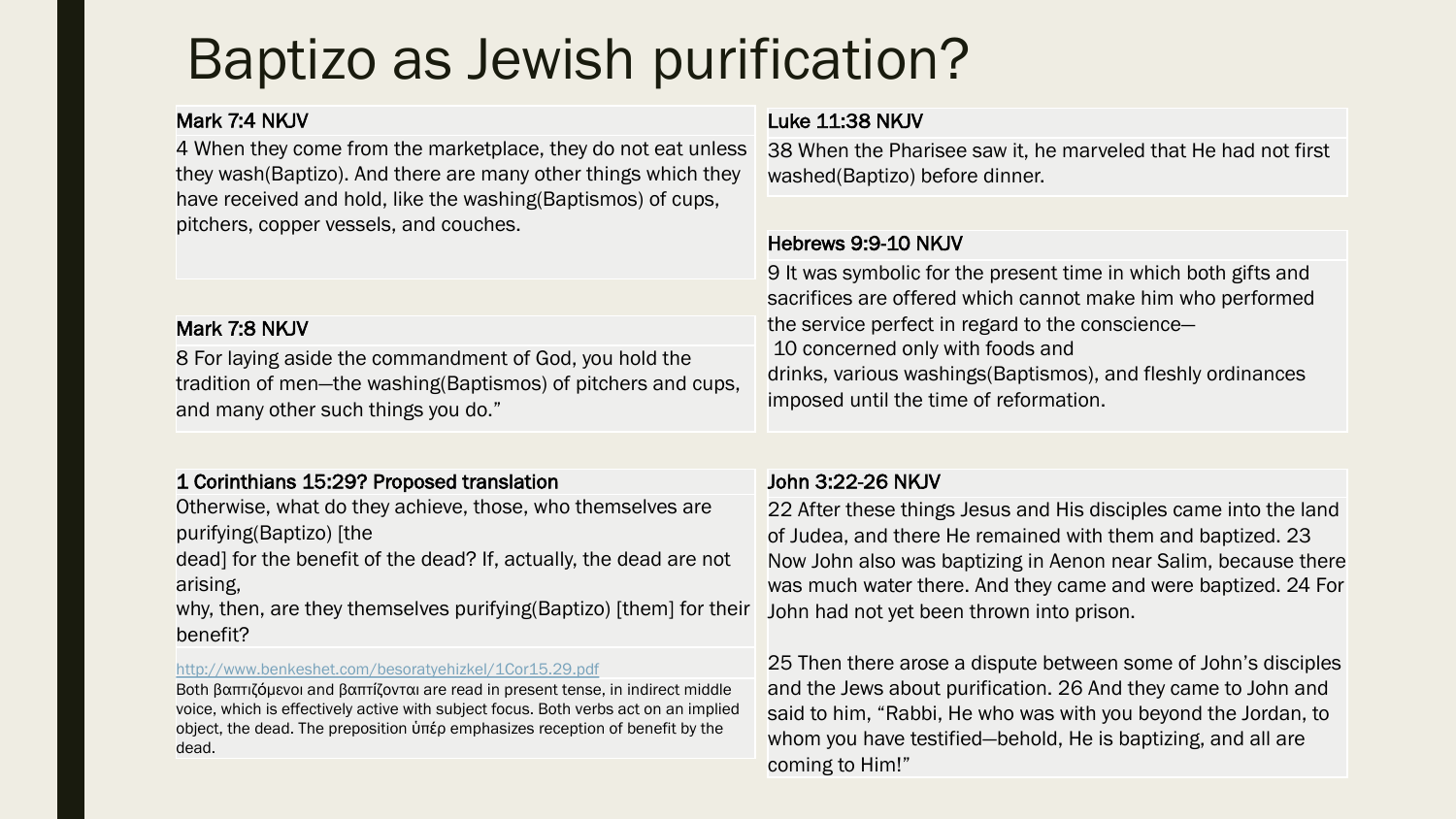### SEPTUAGINTA LXX: VERSES WHICH HAVE BEEN TRANSLATED TO BAPTIZO

### Judith 12:7

And Olophernes ordered the bodyguards not to hinder her. And she remained in the camp for three days, and she went out each night into

the ravine of Baityloua and bathed(LXX Baptizo) at the spring of water. (NETS24)

### Sirach 34:30

When one bathes due to a corpse and when one touches it again – what did he gain by his washing(LXX Baptizo)? (NETS)

### 4 Reigns (2 Kings) 5:14

And Naiman went down and immersed(LXX Baptizo) himself in the Jordan seven times, according to the word of Elisaie, and his flesh returned like the flesh of a small child, and he was cleansed. (NETS)

#### Matt 3:

- 13 Then cometh Jesus from Galilee to Jordan unto John, to be baptized of him.
- 14 But John forbad him, saying, I have need to be baptized of thee, and comest thou to me?
- 15 And Jesus answering said unto him, Suffer it to be so now: for thus it becometh us to fulfil all righteousness. Then he suffered him.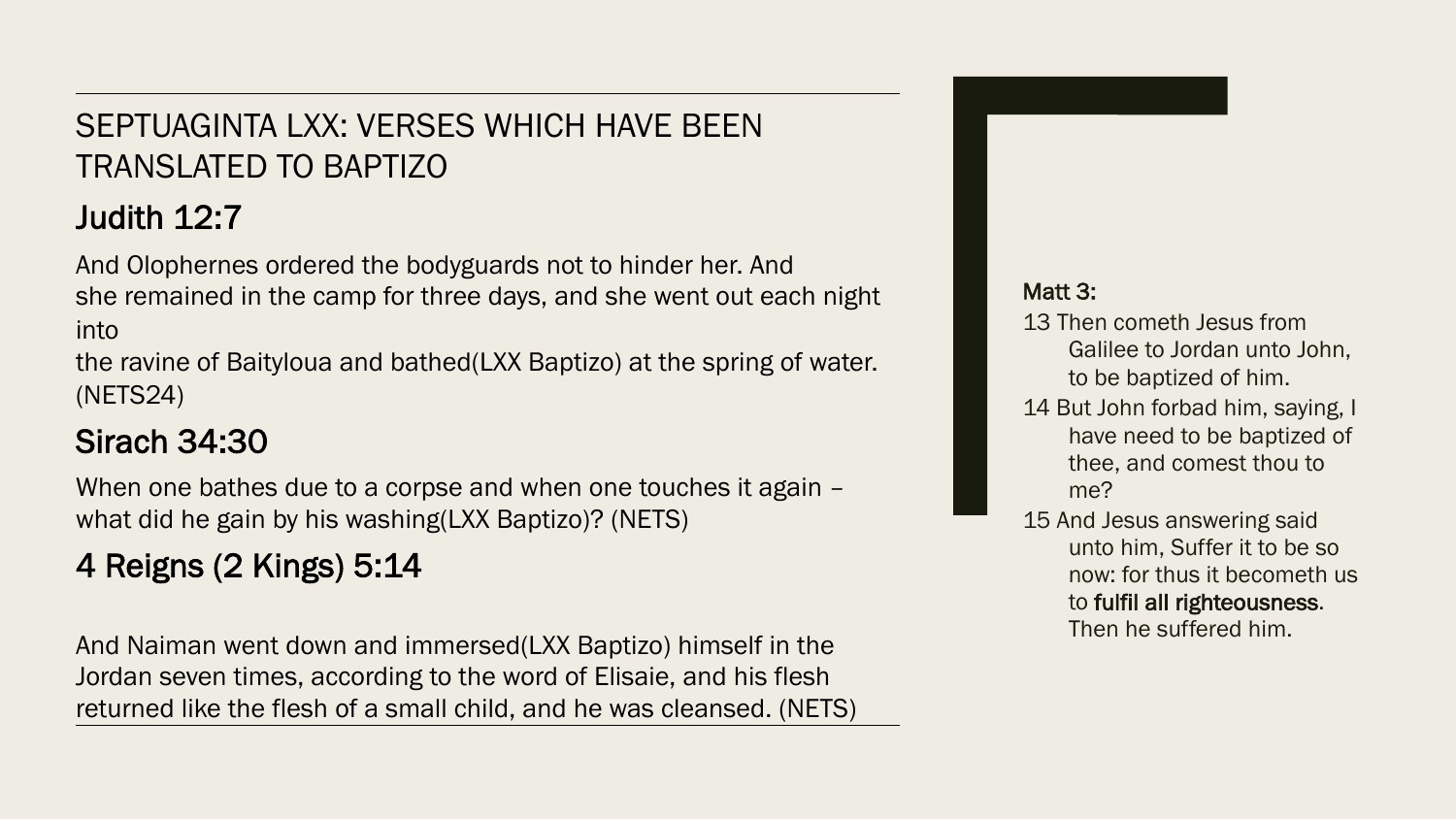- Jesus and Nicodemus(John 3)
	- <sup>5</sup> Jesus answered, Verily, verily, I say unto thee, Except a man be born of water and of the Spirit, he cannot enter into the kingdom of God.
- After Nicodemus Jesus disciples is baptizing people with Johns baptism
	- *22 After these things came Jesus and his disciples into the land of Judaea; and there he tarried with them, and baptized. 23 And John also was baptizing in Aenon near to Salim, because there was much water there: and they came, and were baptized. 24 For John was not yet cast into prison.*
	- *Luk 3:20 John in prison Luk 7:29: 29 And all the people that heard him, and the publicans, justified God, being baptized with the baptism of John.*
- Jesus and his disciples did not proclaim a new or higher water baptism, instead they continued with Johns baptism.

# No new universal water baptism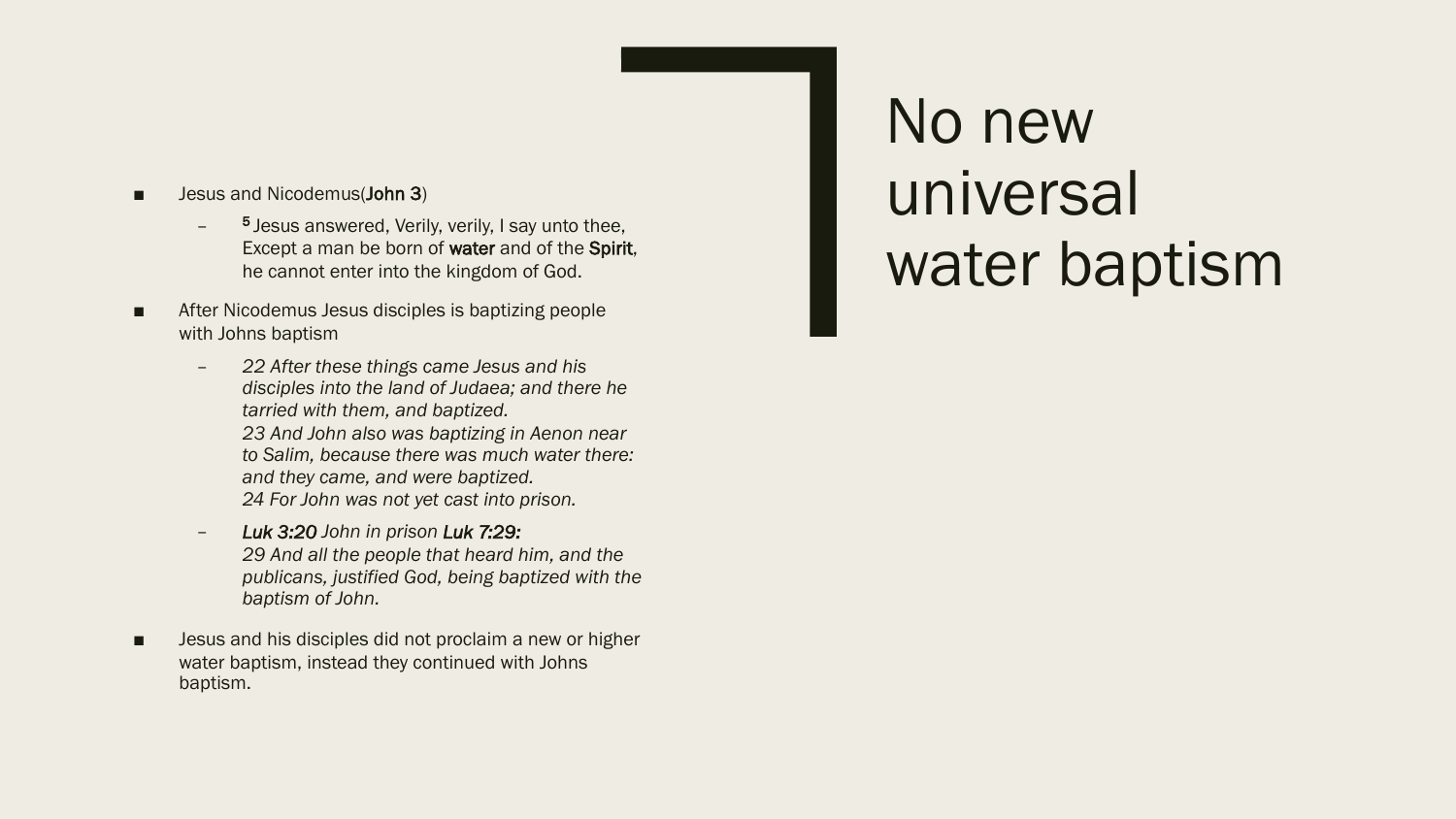### Luke-Acts

- Only 2 baptisms
	- *Johns (with water) and Jesus (with spirit)*
- Johns baptism continues to be mentioned in acts:
	- *Act 10:37 That word, I say, ye know, which was published throughout all Judaea, and began from Galilee, after the baptism which John preached;*
		- Where is Jesus water baptism?
	- *Act 13:24 When John had first preached before his coming the baptism of repentance to all the people of Israel. (to Jews in the synagogue)*
- Problem with importing Matt 28:18-20 into Luke-Acts narrative
- Which is the paradigmatic guiding statement in Acts? Acts 1:5 or Acts 2:38?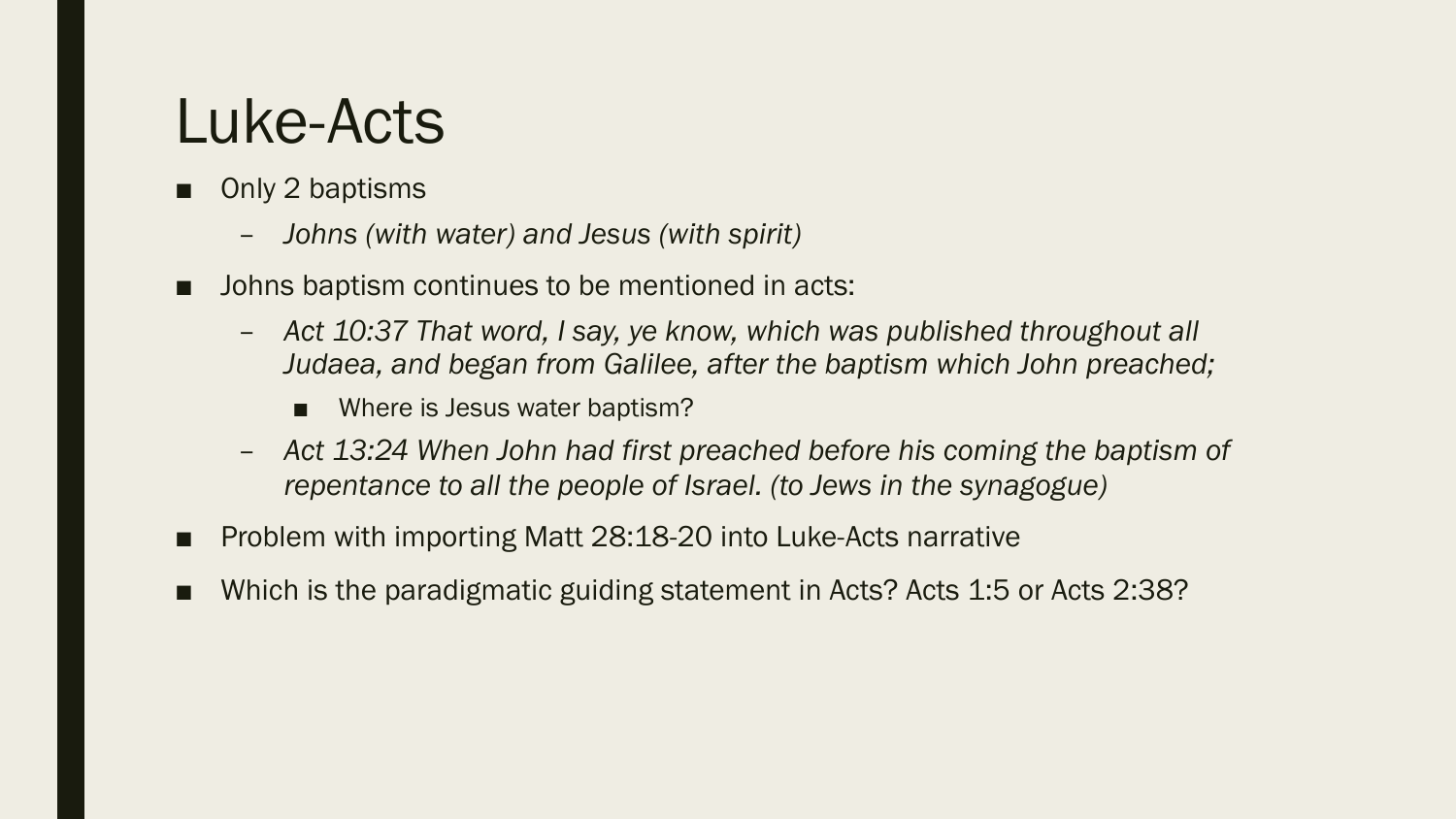# The great commissioning

- Matt 28: (the name, revelation, baptizing and teaching, not ritual formula, Eis=into) 18 And Jesus came and spake unto them, saying, All power is given unto me in heaven and in earth. 19 Go ye therefore, and teach all nations, baptizing them in the name of the Father, and of the Son, and of the Holy Ghost: 20 Teaching them to observe all things whatsoever I have commanded you: and, lo, I am with you always, even unto the end of the world. Amen.
- (high priestly prayer)

 $John 17:$ 

6 I have manifested thy name unto the men which thou gavest me out of the world: thine they were, and thou gavest them me; and they have kept thy word.

12 While I was with them in the world, I kept them in thy name: those that thou gavest me I have kept, and none of them is lost, but the son of perdition; that the scripture might be fulfilled.

26 And I have declared unto them thy name, and will declare it: that the love wherewith thou hast loved me may be in them, and I in them.

- Moses is given revelation Exodus 34:6 And the Lord passed by before him, and proclaimed, The Lord, The Lord God, merciful and gracious, longsuffering, and abundant in goodness and truth,
- No one is baptized in in the name of the *......*. In acts
- Baptizing βαπτίζοντες (present, active, participle) Teaching — διδάσκοντες (present, active, participle)
- Not understood before Cornelius
- What IS understood at Cornelius? What saves? What cleanses?
- Paul Chief Apostle to the gentiles is NOT sent by Jesus to baptize(1 Cor 1:17.)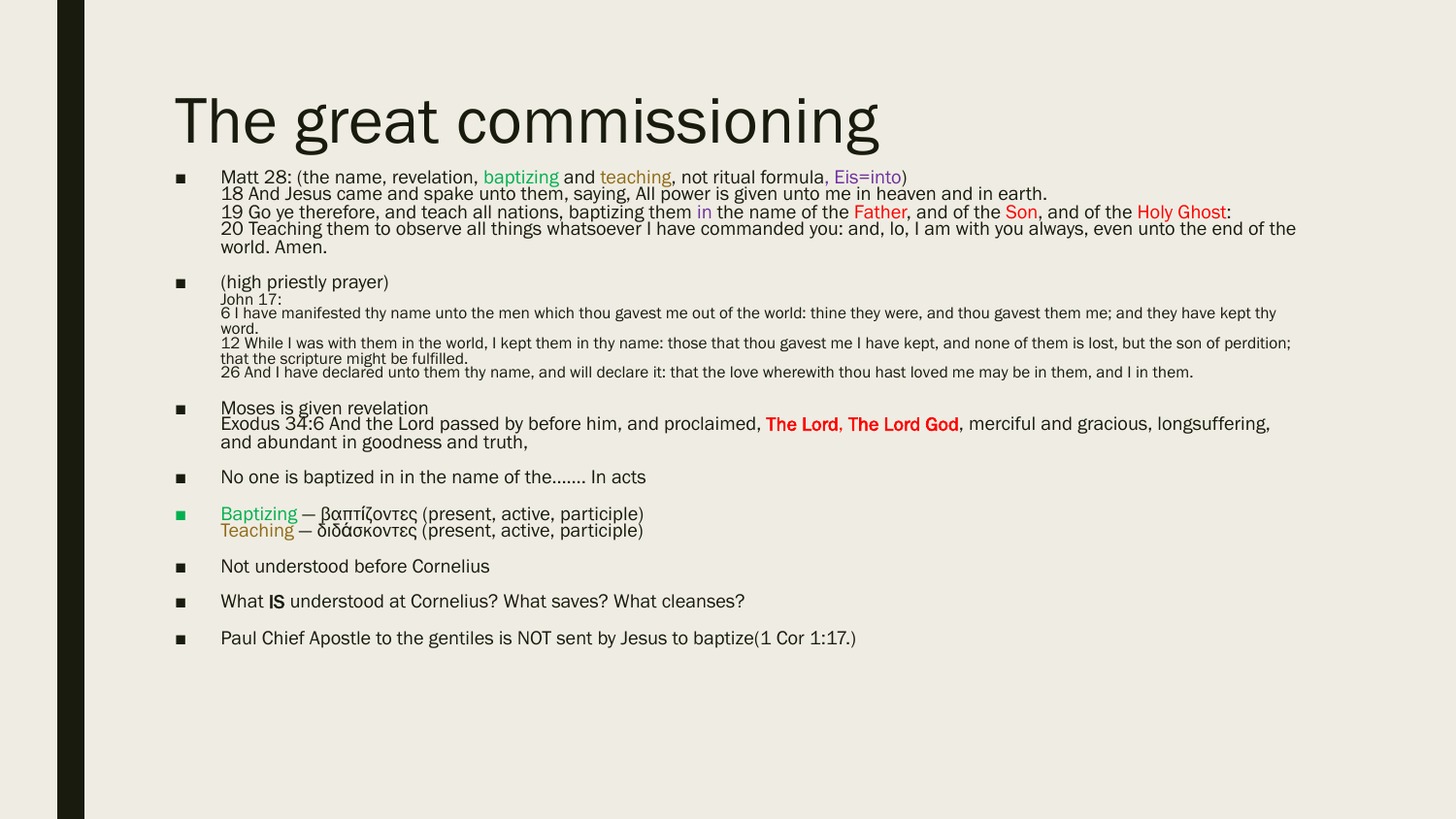#### $\blacksquare$  1 Pet 3:

20 Which sometime were disobedient, when once the longsuffering of God waited in the days of Noah, while the ark was a preparing, wherein few, that is, eight souls were saved by water.

21 The like figure whereunto even baptism doth also now save us (not the putting away of the filth of the flesh, but the answer(eperotema) of a good conscience toward God,) by the resurrection of Jesus Christ:

- *"Answer," KJV;*
- *"Pledge," NIV;*
- *"Interrogation," ASV;*
- *"Appeal," NASB*
- Which also an antitype now saves us, baptism. Not of flesh, a putting away of filth, but of a good conscience, an 'eperotema' (ἐπερώτηµα) into God through the resurrection of Yeshua the Messiah." (from the Greek)
- 21 ο και υµας αντιτυπον νυν σωζει βαπτισµα ου σαρκος αποθεσις ρυπου αλλα συνειδησεως αγαθης επερωτηµα εις θεον δι αναστασεως ιησου χριστου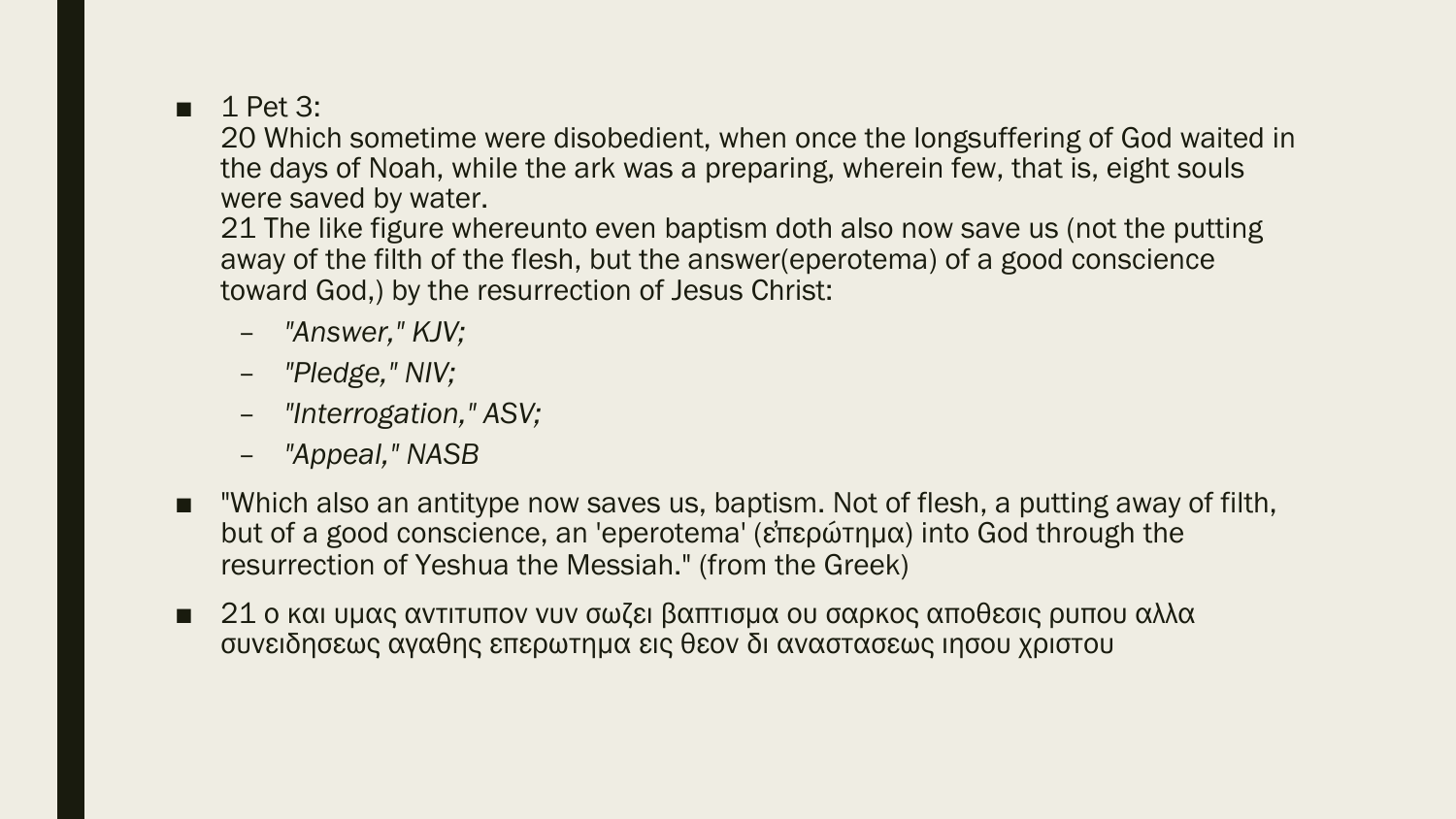## 5 sayings by Jesus on Baptizo

- Alternative translation : (source)Testing the Waters: A Reevaluation of Yeshua's Five Sayings on βάπτισμα: Hanoch Ben Keshet:<http://www.benkeshet.com/besoratyehizkel/TestingTheWaters.pdf>
- Luke 12:50 I have an ordeal to be overwhelmed with, and how distressed I am until it is completed
- Mark 10:38–39 (A)can ye drink of the cup that I drink of? (B)Or the drunkenness which I am drunken, can you be drunken?
- Mark 11:30, Luke 20:4, Matthew 21:25 Yohanan's purification rite—was it from heaven or from man?
- Matthew 28:19-20 Great commissioning
- Acts 1:5 For Yohanan purified with water, but you will be purified with the Holy Spirit, not many days from now.